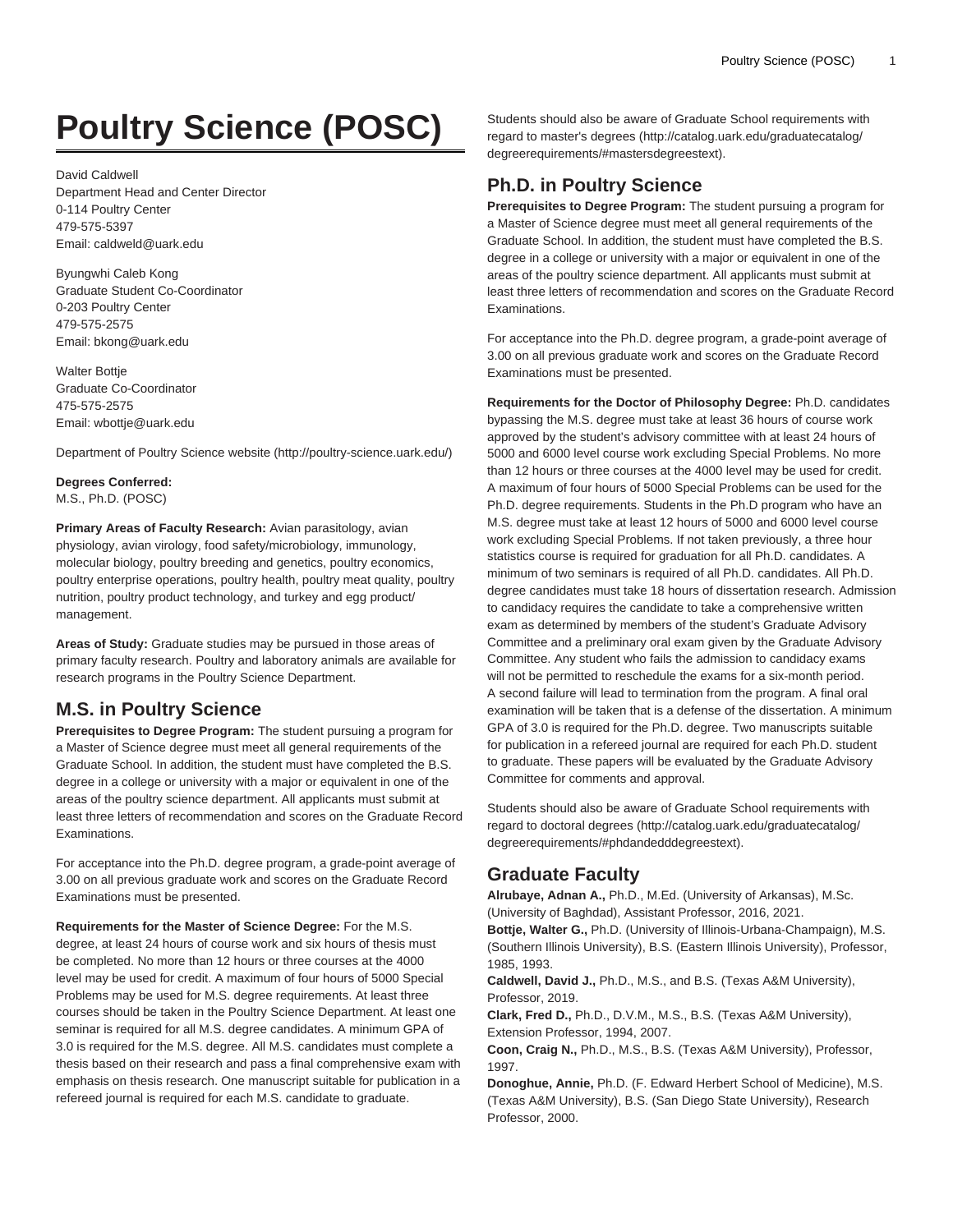**Dridi, Sami,** Ph.D., M.S. (National Polytechnic Institute of Lorraine, France), B.S. (Superior Institute of Mateur, Tunisia), Professor, 2013, 2018.

**Erf, Gisela F.,** Ph.D. (Cornell University), M.S., B.S. (University of Guelph, Canada), Professor, Avian Immunology Professorship, 1994, 2004.

**Hanning, Casey Owens,** Ph.D., M.S., B.S. (Texas A&M University), Professor, 2000, 2017.

**Hargis, Billy M.,** Ph.D., D.V.M. (University of Minnesota-Twin Cities), M.S. (University of Georgia), B.S. (University of Minnesota), Distinguished Professor, Sustainable Poultry Health Chair, 2000, 2017.

**Kidd, Michael T.,** Ph.D. (North Carolina State University), M.S., B.S.A. (University of Arkansas), Professor, 2010.

**Kong, Byungwhi,** Ph.D., M.S. (University of Minnesota-Twin Cities), B.S. (Korea University), Associate Professor, 2006, 2012.

**Kuenzel, Wayne J.,** Ph.D. (University of Georgia), M.S., B.S. (Bucknell University), Professor, 2000.

**Kwon, Young Min,** Ph.D. (Texas A&M University), M.S., B.S. (Seoul National University), Associate Professor, 2002, 2008.

**Marcy, John A.,** Ph.D., M.S. (Iowa State), B.S. (University of Tennessee), Extension Professor, 1993, 2006.

**Orlowski, Sara K.,** Ph.D., M.S. (University of Arkansas), B.S. (Cornell University), Assistant Professor, 2019.

**Rath, Narayan C.,** Ph.D., M.S. (University of Delhi-India), B.S. (Utkal University-India), Research Professor, 1992, 1998.

**Rochell, Samuel J.,** Ph.D. (University of Illinois at Urbana-Campaign), M.S., B.S. (Auburn University), Assistant Professor, 2016.

**Sun, Xiaolun,** Ph.D., M.S. (Virginia Polytech Institute and State University), B.S. (Southern China Agricultural University), Assistant Professor, 2016.

**Tellez-Isaias, Guillermo,** Ph.D. (Texas A&M University), Visiting Professor, 2002.

**Wideman, Robert F.,** Ph.D. (University of Connecticut), B.A. (University of Delaware), Professor, 1993.

# **Courses**

**POSC 500V. Special Problems. 1-6 Hour.**

Work in special problems of poultry industry. Prerequisite: Graduate standing. (Typically offered: Fall, Spring and Summer)

# **POSC 5033. Statistical Process Control in the Food Industry. 3 Hours.**

Analysis of processing data related to compliance with regulatory limits, quality and safety limits and internal and external customer specifications. Emphasizes statistical process control chart development, including understanding data and chart selection, calculating statistical limits, and interpreting process performance. Graduate degree credit will not be given for both [POSC 4033](/search/?P=POSC%204033) and [POSC 5033.](/search/?P=POSC%205033) Prerequisite: Instructor consent. (Typically offered: Irregular)

#### **POSC 510V. Special Topics in Poultry Sciences. 1-4 Hour.**

Topics not covered in other courses or a more intensive study of specific topics in poultry science. Prerequisite: Graduate standing. (Typically offered: Irregular) May be repeated for degree credit.

**POSC 5113. Food Toxicology and Contaminants. 3 Hours.**

During this course, the student will learn basic concepts of food toxicology, study the different physiological processes involved in food borne intoxications, and learn about potential health problems associated with exposure to these compounds. Prerequisite: Graduate study. (Typically offered: Irregular)

## **POSC 5123. Advanced Animal Genetics. 3 Hours.**

Specialized study of animal genetics. Lecture 3 hours per week. Prerequisite: [POSC 3123](/search/?P=POSC%203123) or [ANSC 3123](/search/?P=ANSC%203123). (Typically offered: Fall Even Years) This course is cross-listed with [ANSC 5123.](/search/?P=ANSC%205123)

#### **POSC 5143. Biochemical Nutrition. 3 Hours.**

Interrelationship of nutrition and physiological chemistry; structure and metabolism of physiological significant carbohydrates, lipids, and proteins; integration of metabolism with provision of tissue fuels; specie differences in regulatory control of tissue and whole body metabolism of nutrients. Prerequisite: [CHEM 3813](/search/?P=CHEM%203813). (Typically offered: Fall Even Years)

This course is cross-listed with [ANSC 5143](/search/?P=ANSC%205143).

# **POSC 5152. Protein and Amino Acid Nutrition. 2 Hours.**

Students will be introduced to the basic processes of protein digestion, amino acid absorption, transport, metabolism, and utilization along with how biochemical function of proteins and their dynamic state affect nutritional status for animals and man. Prerequisite: [CHEM 3813](/search/?P=CHEM%203813). (Typically offered: Spring Even Years) This course is cross-listed with [ANSC 5152](/search/?P=ANSC%205152).

#### **POSC 5163. Companion Animal Nutrition. 3 Hours.**

This course is designed to focus on the digestive anatomy, physiology, and nutrient metabolism of non-herbivorous companion animals, primarily dogs and cats. Topics discussed will also include an overview of the pet food industry, its regulations and commonly utilized ingredients. Students will gain a deeper understanding of nutrition as it relates to life stages and various disease states that can affect both dogs and cats. This course will require a Saturday trip to one or two off campus facilities. Prerequisite: [ANSC 3143](/search/?P=ANSC%203143) or [POSC 4343.](/search/?P=POSC%204343) (Typically offered: Spring) This course is cross-listed with [ANSC 5163](/search/?P=ANSC%205163).

## **POSC 5213. Integrated Poultry Management Systems. 3 Hours.**

Major managerial systems in the integrated commercial poultry industry. Development of an understanding of the basic decision making processes of poultry companies and the factors influencing those decisions. Graduate degree credit will not be given for both [POSC 4213](/search/?P=POSC%204213) and [POSC 5213](/search/?P=POSC%205213). Prerequisite: [POSC 2353](/search/?P=POSC%202353) and [AGEC 1103](/search/?P=AGEC%201103) and [AGEC 2303](/search/?P=AGEC%202303). (Typically offered: Fall)

#### **POSC 5233. Value Added Muscle Foods. 3 Hours.**

An intense study of muscle structure and how it relates to the development of further processed meat products. Muscle ultrastructure, protein functionality, product development, and quality analysis will be covered. In class hands on activities will also be included to allow students to obtain experience of producing processed meat products. (Typically offered: Spring Even Years)

#### **POSC 5243. Legal Issues in Animal Agriculture. 3 Hours.**

An issues-oriented course focusing on the legal issues involved in the production of poultry, swine and livestock. Emphasis will center on the laws, regulations and policy arguments involved in animal confinement, antibiotic use, humane slaughter and veterinary medicine, along with other related issues. The wide range of regulation from local to state to federal, depending on the issue will be studied and discussed. Graduate degree credit will not be given for both [POSC 4123](/search/?P=POSC%204123) and [POSC 5243.](/search/?P=POSC%205243) (Typically offered: Spring Odd Years)

#### **POSC 5254. Egg and Meat Technology. 4 Hours.**

Study of the science and practice of processing poultry meat and egg products; examination of the physical, chemical, functional and microbiological characteristics of value added poultry products; factors affecting consumer acceptance and marketing of poultry products and the efficiency of production. Graduate degree credit will not be given for both [POSC 4314](/search/?P=POSC%204314) and [POSC 5254.](/search/?P=POSC%205254) Corequisite: Lab component. Prerequisite: [\(CHEM 1123](/search/?P=CHEM%201123) and [CHEM 1121L\)](/search/?P=CHEM%201121L) or ([CHEM 1073](/search/?P=CHEM%201073) and [CHEM 1071L](/search/?P=CHEM%201071L)) and [BIOL 1543](/search/?P=BIOL%201543) and [BIOL 1541L.](/search/?P=BIOL%201541L) (Typically offered: Fall)

## **POSC 5313. Domestic Animal Bacteriology. 3 Hours.**

A study of bacteria pathogenic for domestic animals. Lecture 3 hours per week. (Typically offered: Fall)

#### **POSC 5333. Poultry Breeding. 3 Hours.**

Application of new developments in poultry breeding for efficient egg and meat production. Not intended for students interested in a career in veterinary sciences. Lecture 3 hours per week. Graduate degree credit will not be given for both [POSC 4333](/search/?P=POSC%204333) and [POSC 5333](/search/?P=POSC%205333). (Typically offered: Fall Odd Years)